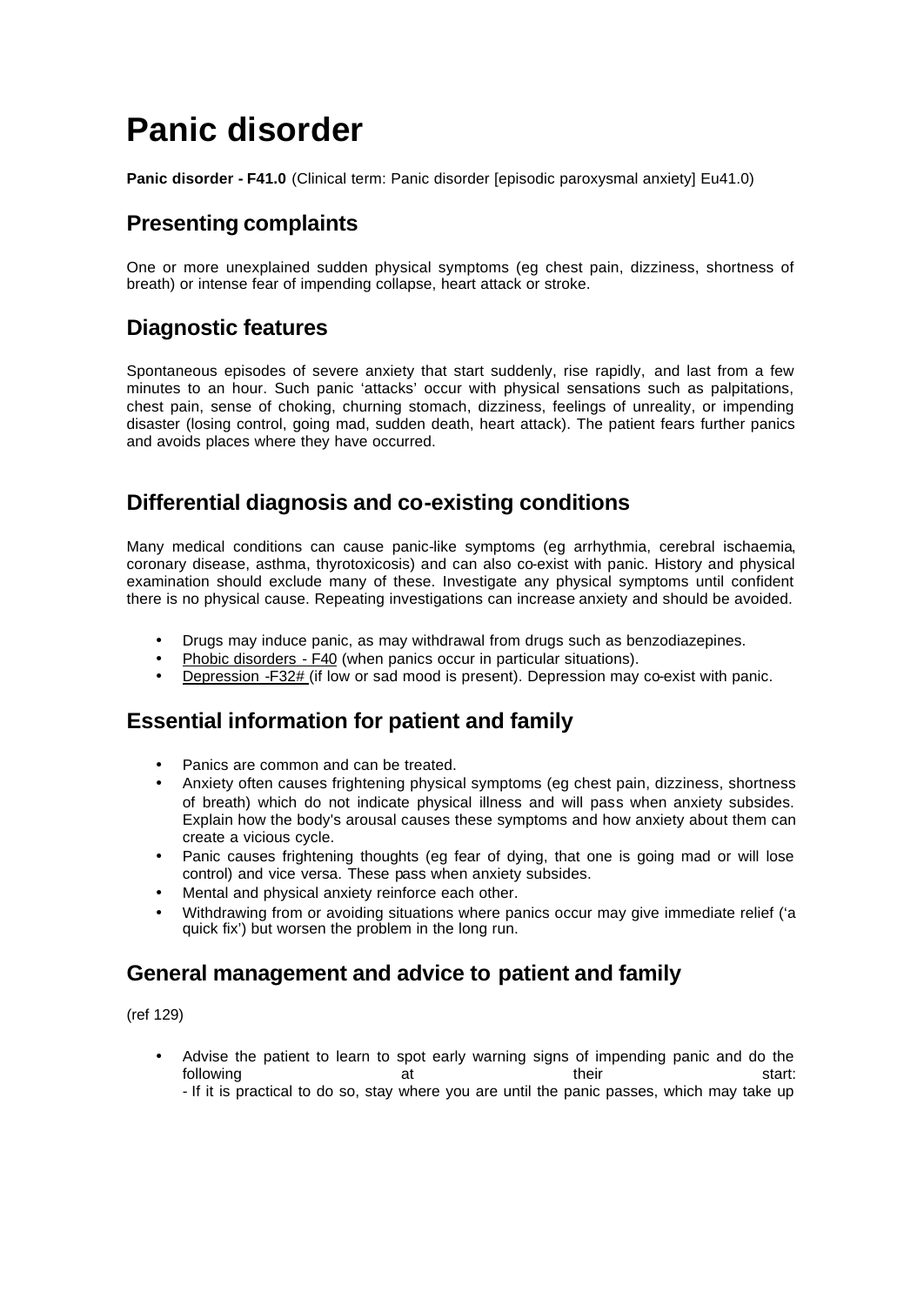to an hour (eg if you're in a car on a busy road, pull over and park where it is safe to do so; if panic starts on a train platform as your train comes in, get onto the train and complete your journey). Do not rush to a place of 'safety'. - Tell yourself that the frightening thoughts and sensations are a sign of panic and will eventually pass. Note the time passing on your watch. It may feel like an eternity but it will usually only last a few minutes. Focus thinking on something visible and nonthreatening (eg if in a supermarket, look at booklets there). - Breathing too rapidly (hyperventilation) can worsen panic. Start slow deep breathing, counting slowly one-two-three on each breath in and on each breath out.

- Notice what you fear during a panic (eg that you're having a heart attack) and challenge it (eg remind yourself, 'This is not a heart attack; it is a panic that will pass in a few minutes').
- Alternatively, some patients improve by thinking the very worst and trying hard to faint on the spot, which they won't be able to do (paradoxical intention).
- Cut down caffeine intake (coffee, tea, street drugs).
- Avoid using alcohol or cigarettes to cope with anxiety.
- Self-help groups, books, tapes or leaflets may help people manage panic and overcome fears (ref 183) (see Anxiety, Dealing with anxious thinking).
- A few minutes of cognitive behavioural therapy advice improves panic patients enduringly. (ref 183)

### **References**

**129** Marson AG, Williamson PR, Hutton JL et al.; on behalf of the epilepsy monotherapy trialists. Carbamazepine versus valproate monotherapy for epilepsy (Cochrane Review). In: The Cochrane Library, Issue 2, 2003. Oxford: Update Software. (AI) Eight studies were analysed. There was some evidence to support the policy of using carbamazepine as the first treatment of choice in partial epilepsies, but no evidence to support the choice of valproate in generalized epilepsies. Confidence intervals were too wide to confirm equivalence, however.

**183** Swinson RP, Soulios C, Cox BJ, Kuch K. Brief treatment of emergency-room patients with panic attacks. Am J Psychiatry 1992, 149: 944-946. (BIII) People presenting to Accident and Emergency with panic who went on to have psychoeducation and exposure instructions improved significantly more at follow-up compared with controls.

### **Medication**

(ref 184)

Most patients benefit from the measures described above and need no medication, unless their mood is very low.

- If there is marked depression, tricyclics or SSRIs may help after some weeks (ref 185) (BNF section 4.3).
- It is best to face fears without medication or alcohol or street drugs. If the feared situation is rare (eg flying for someone who flies rarely), occasional short-term beta-blockers might help.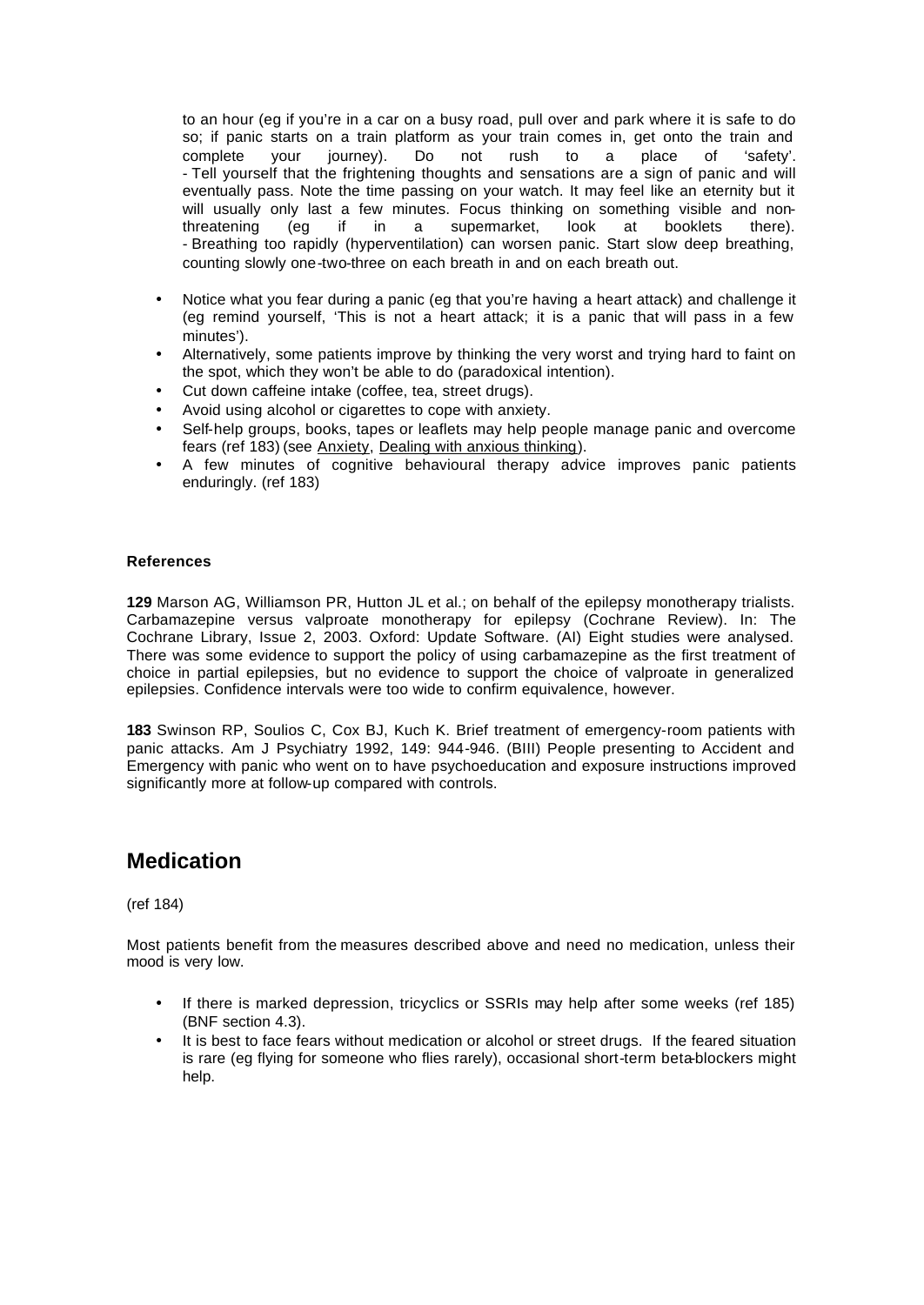• Relapse is higher after discontinuation of an antidepressant or SSRI157,(ref 186,187) or a benzodiazepine (ref 188) than after discontinuation of pill placebo or of cognitive behaviour therapy.

### **References**

**184** Kumar S, Oakley-Browne. Panic disorder. Clinical Evidence 2002, 8: 1003-1009. (AI) Selective -serotonin reuptake inhibitors and tricyclic antidepressants are effective in Panic disorder.

**185a** American Psychiatric Association. Practice guideline for the treatment of patients with panic disorder. Am J Psychiatry 1998, 155(Suppl): 1-26. (AII) Tricyclic antidepressants (TCAs), selective serotonin re-uptake inhibitors, monoamine oxidase inhibitors and benzodiazepines had roughly comparable short-term efficacy in patients with panic disorder. Benzodiazepines help in the very short term if very rapid control of symptoms is critical. TCA side-effects might be problematic. Discontinuation of medication commonly leads to relapse, so longer-term use is recommended - 2-18 months -after which period, the relapse rate is unknown.

**185b** A Cochrane review will be available soon. Mendes HA, Lima MS, Hotopf MH. Serotonin reuptake inhibitors and new generation antidepressants for panic disorder (Protocol for a Cochrane Review). In: The Cochrane Library, Issue 4, 2003. Oxford: Update Software.

**186** Barlow DH, Gorman JM, Shear KM et al. Cognitive behavioural therapy, imipramine or their combination for panic disorder: a RCT. JAMA 2000, 283: 2529-2536. (BII) Combining imipramine and cognitive behaviour therapy (CBT) appears to confer limited advantage acutely but more substantial advantage by the end of maintenance. Each treatment worked well immediately following treatment and during maintenance; CBT appeared durable in follow-up.

**187** Haug TT, Blomhoff S, Hellstrom K et al. Exposure therapy and sertraline in social phobia: 1 year follow-up of a randomised controlled trial. Br J Psychiatry 2003, 101: 312-318. (BII) Exposure therapy alone yielded a further improvement during follow-up, whereas exposure therapy combined with sertraline and sertraline alone showed a tendency towards deterioration after the completion of treatment.

**188** Marks I, Swinson P, Basoglu M et al. Alprazolam and exposure alone and combined in panic disorder with agoraphobia. A controlled study in London and Toronto. Br J Psychiatry 1993, 162: 776-787. (BII) Where agoraphobic fear and avoidance is present, with panic, exposure - a behavioural treatment - proved to be twice as effective as alprazolam.

### **Referral**

See general referral criteria.

Avoid unnecessary medical referral and investigations for physical symptoms if the diagnosis is clear.

Consider self-help/voluntary/non-statutory services.